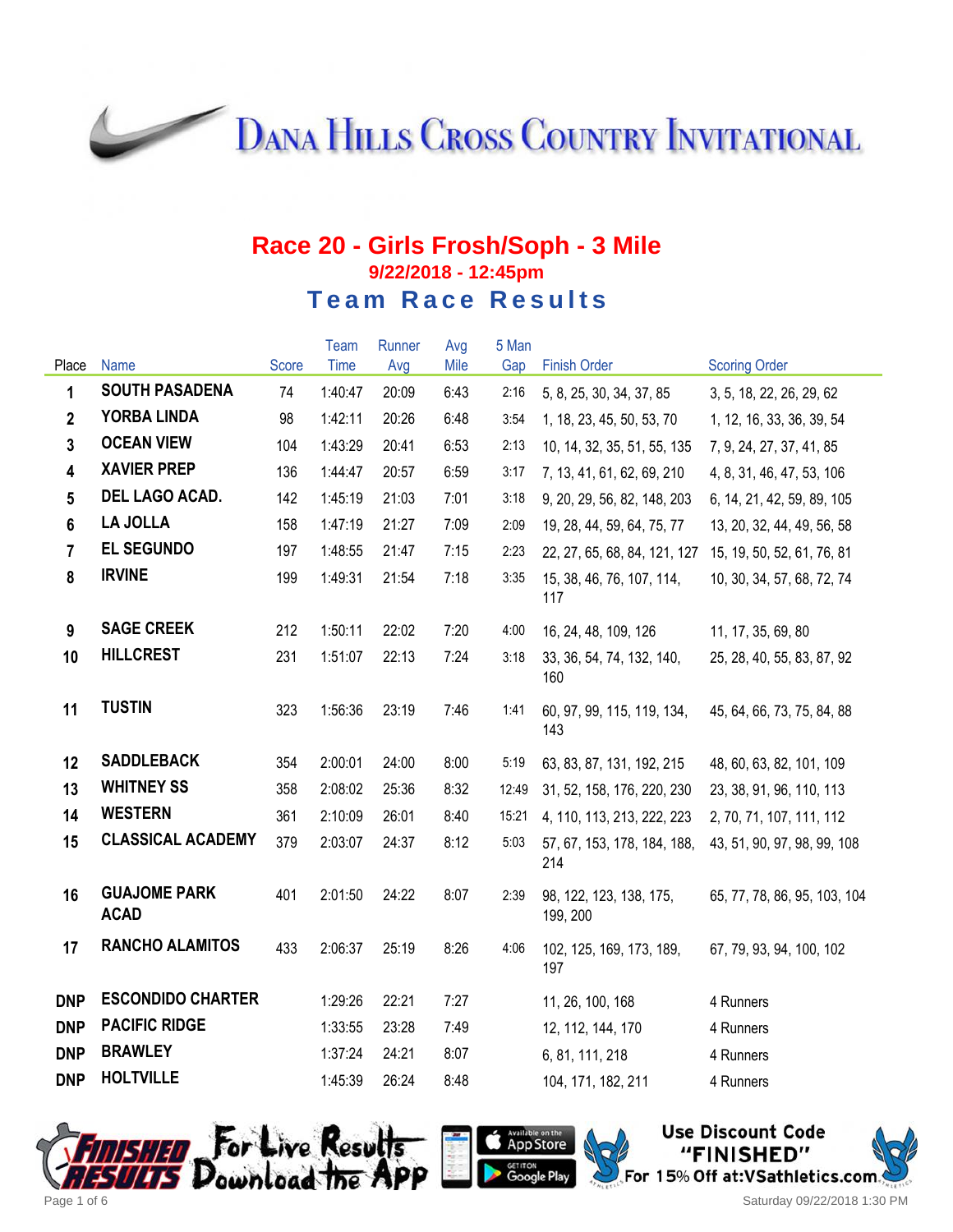|            |                                             |       | <b>Team</b> | Runner | Avg   | 5 Man |                     |                      |
|------------|---------------------------------------------|-------|-------------|--------|-------|-------|---------------------|----------------------|
| Place      | <b>Name</b>                                 | Score | Time        | Avg    | Mile  | Gap   | <b>Finish Order</b> | <b>Scoring Order</b> |
| <b>DNP</b> | <b>SAN GORGONIO</b>                         |       | 1:47:26     | 26:51  | 8:57  |       | 71, 155, 196, 216   | 4 Runners            |
| <b>DNP</b> | <b>AVALON</b>                               |       | 1:51:29     | 27:52  | 9:17  |       | 88, 159, 195, 225   | 4 Runners            |
| <b>DNP</b> | <b>CLAIREMONT</b>                           |       | 1:03:28     | 21:09  | 7:03  |       | 2, 47, 94           | 3 Runners            |
| <b>DNP</b> | <b>SADDLEBACK VALLEY</b><br>CHR.            |       | 1:11:54     | 23:58  | 7:59  |       | 58, 128, 166        | 3 Runners            |
| <b>DNP</b> | <b>HIGH TECH NC</b>                         |       | 1:12:40     | 24:13  | 8:04  |       | 17, 118, 205        | 3 Runners            |
| <b>DNP</b> | <b>TRI-CITY CHR</b>                         |       | 1:16:25     | 25:28  | 8:29  |       | 40, 185, 193        | 3 Runners            |
| <b>DNP</b> | <b>ARLINGTON</b>                            |       | 1:22:00     | 27:20  | 9:06  |       | 42, 80, 228         | 3 Runners            |
| <b>DNP</b> | <b>BRETHREN CHR.</b>                        |       | 1:22:11     | 27:23  | 9:07  |       | 177, 186, 206       | 3 Runners            |
| <b>DNP</b> | <b>DESERT HOT SP</b>                        |       | 1:40:36     | 33:32  | 11:10 |       | 66, 221, 231        | 3 Runners            |
| <b>DNP</b> | <b>MISSION BAY</b>                          |       | 40:10       | 20:05  | 6:41  |       | 3,39                | 2 Runners            |
| <b>DNP</b> | <b>SOUTHWEST (EC)</b>                       |       | 44:27       | 22:13  | 7:24  |       | 21, 124             | 2 Runners            |
| <b>DNP</b> | <b>CENTRAL UNION</b>                        |       | 44:44       | 22:22  | 7:27  |       | 43, 89              | 2 Runners            |
| <b>DNP</b> | <b>COUNTRY DAY</b>                          |       | 45:07       | 22:33  | 7:31  |       | 49, 96              | 2 Runners            |
| <b>DNP</b> | <b>PAHRUMP VALLEY</b>                       |       | 51:34       | 25:47  | 8:35  |       | 93, 204             | 2 Runners            |
| <b>DNP</b> | <b>ACADEMY/EXCEL</b>                        |       | 22:54       | 22:54  | 7:38  |       | 86                  | 1 Runner             |
| <b>DNP</b> | <b>ORANGE GLEN</b>                          |       | 23:16       | 23:16  | 7:45  |       | 95                  | 1 Runner             |
| <b>DNP</b> | <b>RANCHO CHRISTIAN</b>                     |       | 24:36       | 24:36  | 8:12  |       | 141                 | 1 Runner             |
| <b>DNP</b> | <b>WHITTIER CHR.</b>                        |       | 25:38       | 25:38  | 8:32  |       | 167                 | 1 Runner             |
| <b>DNP</b> | <b>USC COLLEGE PREP</b><br><b>SANTA ANA</b> |       | 26:30       | 26:30  | 8:50  |       | 180                 | 1 Runner             |
| <b>DNP</b> | <b>HIGH TECH HIGH</b><br><b>CHULA VISTA</b> |       | 27:03       | 27:03  | 9:01  |       | 183                 | 1 Runner             |





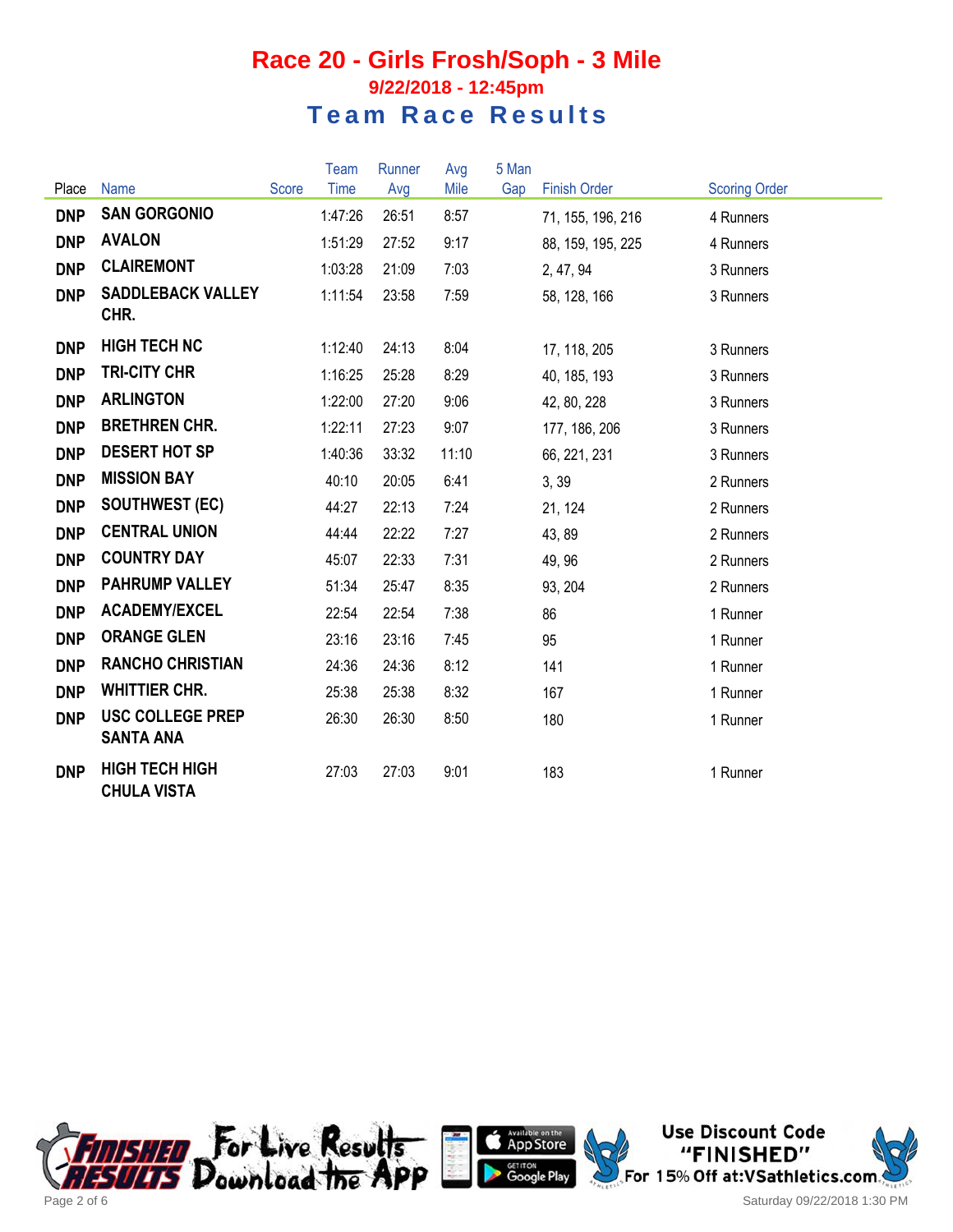|    | <b>Place Name</b>      |                 | <b>Grade School</b>      | Time    | <b>Points</b> |    | Place Name             |    | <b>Grade School</b>        | Time    | <b>Points</b> |
|----|------------------------|-----------------|--------------------------|---------|---------------|----|------------------------|----|----------------------------|---------|---------------|
| 1  | Siena Palicke          | 10              | Yorba Linda              | 17:55.2 | 1             | 39 | Linda Geffing          | 10 | <b>Mission Bay</b>         | 21:30.9 |               |
| 2  | Gioia Ternasky         | 10              | Clairemont               | 18:26.1 |               | 40 | Kaiah Tubbs            | 9  | Tri-City Chr               | 21:32.2 |               |
| 3  | Gina Queck             | 10              | <b>Mission Bay</b>       | 18:39.4 |               | 41 | Angie Carroll          | 10 | Xavier Prep                | 21:32.3 | 31            |
| 4  | Karla Rodriguez        | 9               | Western                  | 18:49.1 | 2             | 42 | <b>Karlee Littler</b>  | 9  | Arlington                  | 21:42.1 |               |
| 5  | <b>Sydney Morrow</b>   | 9               | South Pasadena           | 18:50.2 | 3             | 43 | Azucena Hernandez      | 9  | <b>Central Union</b>       | 21:44.3 |               |
| 6  | Jaasiel Contreras      | 10              | <b>Brawley</b>           | 18:54.5 |               | 44 | Hannah Nightingale     | 10 | La Jolla                   | 21:44.3 | 32            |
| 7  | Molly May              | 10              | Xavier Prep              | 18:58.8 | 4             | 45 | Victoria Campbell      | 9  | Yorba Linda                | 21:45.3 | 33            |
| 8  | Mai Koyama             | 9               | South Pasadena           | 19:23.5 | 5             | 46 | Marieta Chavez-Brande  | 9  | Irvine                     | 21:47.9 | 34            |
| 9  | Natalia Jimenez        | 10              | Del Lago Acad.           | 19:28.6 | 6             | 47 | Alexa Gonzalez         | 10 | Clairemont                 | 21:48.1 |               |
| 10 | Isabella Brannon       | 10              | Ocean View               | 19:36.3 | 7             | 48 | Anna Hill              | 10 | Sage Creek                 | 21:48.8 | 35            |
| 11 | Rachel White           | 10              | <b>Escondido Charter</b> | 19:40.6 |               | 49 | Jenna Hernandez        | 10 | Country Day                | 21:49.4 |               |
| 12 | McKayla Proulx         | 10              | Pacific Ridge            | 19:44.0 |               | 50 | Tara Boyd              | 9  | Yorba Linda                | 21:49.5 | 36            |
| 13 | Savana May             | 10              | Xavier Prep              | 19:47.0 | 8             | 51 | Lizbeth Isita          | 10 | Ocean View                 | 21:49.9 | 37            |
| 14 | <b>Natalie Miller</b>  | 10              | Ocean View               | 19:48.1 | 9             | 52 | <b>Christine David</b> | 10 | <b>Whitney SS</b>          | 21:50.1 | 38            |
| 15 | Leslie Rea             | 9               | Irvine                   | 19:58.5 | 10            | 53 | Megan lida             | 10 | Yorba Linda                | 21:52.5 | 39            |
| 16 | Kiaya Rowlett          | 9               | Sage Creek               | 20:06.3 | 11            | 54 | <b>Denise Flores</b>   | 10 | Hillcrest                  | 21:57.7 | 40            |
| 17 | Estelle Gladden        | 9               | High Tech NC             | 20:09.4 |               | 55 | Kimberly Vazquez       | 10 | Ocean View                 | 21:58.1 | 41            |
| 18 | Leila Shook            | 10              | Yorba Linda              | 20:12.6 | 12            | 56 | <b>Idelle Nichols</b>  | 10 | Del Lago Acad.             | 21:59.5 | 42            |
| 19 | Monica O'Brien-Saez    | 10 <sup>°</sup> | La Jolla                 | 20:13.6 | 13            | 57 | <b>Madden Pearce</b>   | 10 | Classical Academy          | 22:01.0 | 43            |
| 20 | Jazmin Soria           | 10              | Del Lago Acad.           | 20:17.2 | 14            | 58 | <b>Brinley Donahue</b> | 9  | Saddleback Valley (22:06.6 |         |               |
| 21 | Sidney garcia          | 9               | Southwest (Ec)           | 20:24.3 |               | 59 | Eugenia Kritsuk        | 10 | La Jolla                   | 22:11.8 | 44            |
| 22 | Erin Rifkin            | 9               | El Segundo               | 20:27.9 | 15            | 60 | Yoselin Carranza       | 10 | Tustin                     | 22:12.8 | 45            |
| 23 | <b>Maria Bulis</b>     | 9               | Yorba Linda              | 20:28.5 | 16            | 61 | Laurissa Carrillo      | 9  | Xavier Prep                | 22:13.0 | 46            |
| 24 | Miriam Melkonian       | 10              | Sage Creek               | 20:32.4 | 17            | 62 | <b>Taylor Schlicht</b> | 10 | Xavier Prep                | 22:16.5 | 47            |
| 25 | <b>Lindsey Michels</b> | 10              | South Pasadena           | 20:36.3 | 18            | 63 | Tatiana Guzman         | 10 | Saddleback                 | 22:22.6 | 48            |
| 26 | Keara Millea           | 10              | <b>Escondido Charter</b> | 20:41.0 |               | 64 | Natalie Courtney       | 9  | La Jolla                   | 22:22.7 | 49            |
| 27 | Isabella Mai           | 9               | El Segundo               | 20:44.4 | 19            | 65 | Franklin Moreshead     | 10 | El Segundo                 | 22:23.9 | 50            |
| 28 | <b>Katie Frost</b>     | 9               | l a Jolla                | 20:46.8 | 20            | 66 | Angelina Jaimes        | 10 | Desert Hot Sp              | 22:26.2 |               |
| 29 | Vanessa Bartoli        | 10              | Del Lago Acad.           | 20:47.4 | 21            | 67 | Kayla Tarcon           | 10 | <b>Classical Academy</b>   | 22:27.7 | 51            |
| 30 | Amelia Jarolim         | 10              | South Pasadena           | 20:51.2 | 22            | 68 | Ami Jacobson           | 9  | El Segundo                 | 22:28.4 | 52            |
| 31 | Kritika Pantha         | 10              | <b>Whitney SS</b>        | 20:54.8 | 23            | 69 | Khloe Bracken          | 10 | Xavier Prep                | 22:31.3 | 53            |
| 32 | Elizabeth King         | 9               | Ocean View               | 20:56.5 | 24            | 70 | Lucy Carter            | 9  | Yorba Linda                | 22:31.7 | 54            |
| 33 | <b>Tamara Burnett</b>  | 10              | Hillcrest                | 20:57.2 | 25            | 71 | Carolina Caneda        | 10 | San Gorgonio               | 22:34.5 |               |
| 34 | Luyang Zhang           | 10              | South Pasadena           | 21:06.5 | 26            | 72 | Kaylee Worrell         | 10 | Yorba Linda                | 22:34.6 |               |
| 35 | Isabella Kolstad-Khan  | 10              | Ocean View               | 21:18.7 | 27            | 73 | Kayla Higgins          | 9  | Yorba Linda                | 22:36.1 |               |
| 36 | Tashira Burnett        | 9               | Hillcrest                | 21:19.2 | 28            | 74 | Abigail Noguera        | 10 | Hillcrest                  | 22:37.4 | 55            |
| 37 | Lilian Zhu             | 9               | South Pasadena           | 21:20.4 | 29            | 75 | Hanna Agardh           | 10 | La Jolla                   | 22:39.8 | 56            |
| 38 | Erika James            | 10              | Irvine                   | 21:30.6 | 30            | 76 | Aanya Sharma           | 9  | Irvine                     | 22:39.9 | 57            |







FINISHED For Live Result<del>s</del><br>ESULTS Download the APP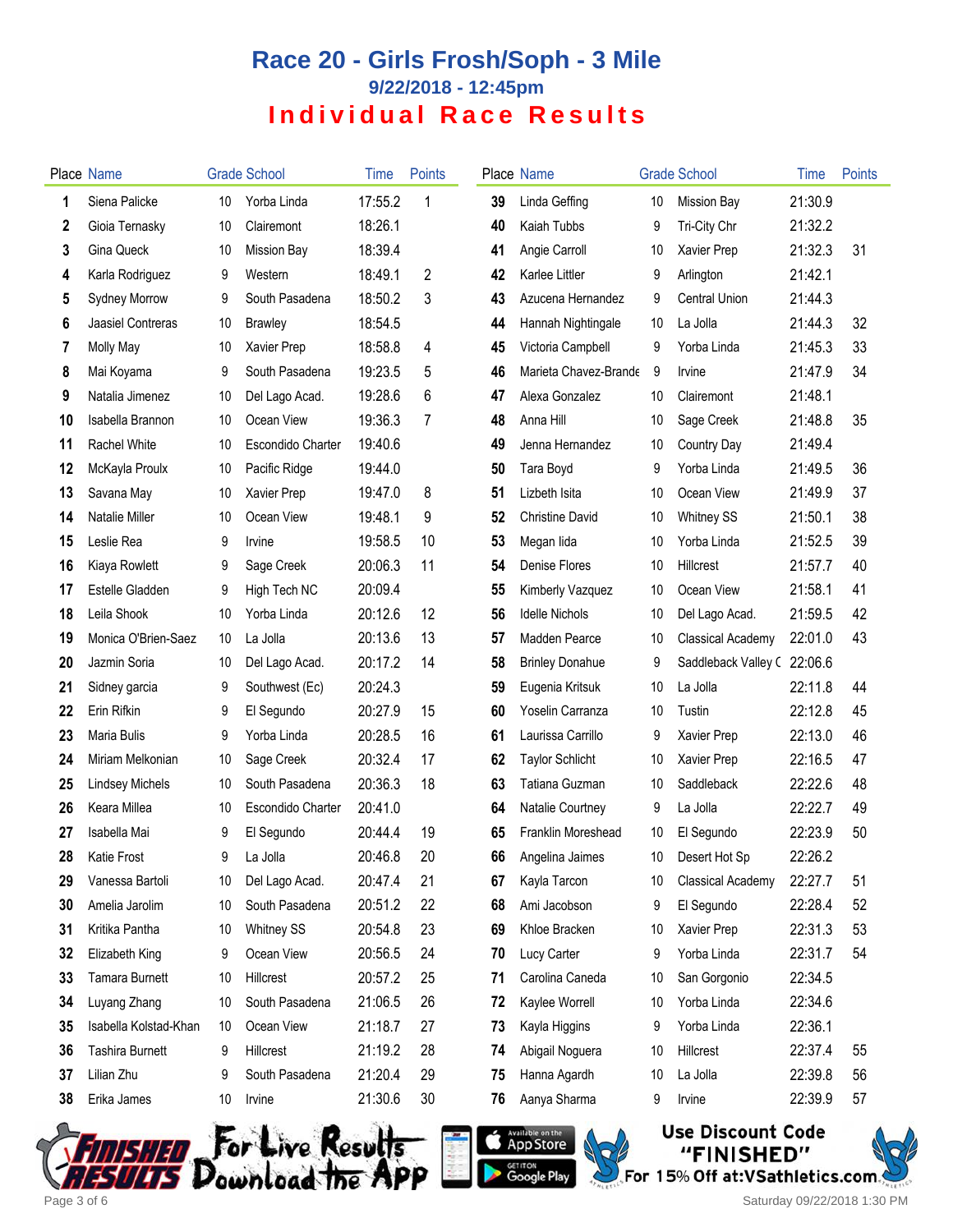|     | Place Name              |    | <b>Grade School</b>      | Time    | <b>Points</b> |     | Place Name                |    | <b>Grade School</b>         | Time    | <b>Points</b> |
|-----|-------------------------|----|--------------------------|---------|---------------|-----|---------------------------|----|-----------------------------|---------|---------------|
| 77  | Arielle Bark            | 10 | La Jolla                 | 22:41.2 | 58            | 115 | <b>Brenda Cabrera</b>     | 10 | Tustin                      | 23:48.7 | 73            |
| 78  | Kendall Cook            | 10 | Yorba Linda              | 22:41.8 |               | 116 | Kelly Wu                  | 10 | South Pasadena              | 23:49.0 |               |
| 79  | Emma Karcher            | 10 | Yorba Linda              | 22:43.9 |               | 117 | Maryam Lomri              | 9  | Irvine                      | 23:50.5 | 74            |
| 80  | Jacqui Montano          | 10 | Arlington                | 22:44.0 |               | 118 | Haven Koppisch            | 9  | High Tech NC                | 23:51.2 |               |
| 81  | Julitza Alvarez         | 10 | <b>Brawley</b>           | 22:45.1 |               | 119 | Angelie Garcia            | 10 | Tustin                      | 23:54.1 | 75            |
| 82  | Tania Reyes             | 9  | Del Lago Acad.           | 22:47.1 | 59            | 120 | Alyssa Banawa             | 10 | Irvine                      | 23:54.9 |               |
| 83  | Perla Mendoza           | 9  | Saddleback               | 22:47.4 | 60            | 121 | Lauren Kleiger            | 10 | El Segundo                  | 23:55.9 | 76            |
| 84  | <b>Madeline Nichols</b> | 9  | El Segundo               | 22:51.1 | 61            | 122 | Alexandra Salomon         | 10 | Guajome Park Acad           | 23:56.9 | 77            |
| 85  | Miranda Liu             | 9  | South Pasadena           | 22:51.8 | 62            | 123 | Abby Durham               | 10 | Guajome Park Acad           | 24:02.2 | 78            |
| 86  | Jiyeon Kim              | 10 | Academy/Excel            | 22:54.2 |               | 124 | Julissa Vizcarra          | 9  | Southwest (Ec)              | 24:03.5 |               |
| 87  | Itzamara Valdez         | 9  | Saddleback               | 22:54.3 | 63            | 125 | Ryan Leanos               | 10 | Rancho Alamitos             | 24:05.1 | 79            |
| 88  | Nallely Pedroza         | 10 | Avalon                   | 22:57.5 |               | 126 | Natalie Robinson          | 9  | Sage Creek                  | 24:07.0 | 80            |
| 89  | Clarissa Gonzales       | 10 | <b>Central Union</b>     | 23:00.0 |               | 127 | Herason Wang              | 9  | El Segundo                  | 24:07.7 | 81            |
| 90  | Sydney Bremer           | 10 | Yorba Linda              | 23:00.9 |               | 128 | Jessika Ephraim           | 9  | Saddleback Valley C 24:11.0 |         |               |
| 91  | Cali Liu                | 10 | La Jolla                 | 23:02.6 |               | 129 | Lauren Jones              | 10 | South Pasadena              | 24:12.1 |               |
| 92  | Ixchel Ramirez          | 10 | La Jolla                 | 23:03.3 |               | 130 | <b>Cheryl Felix</b>       | 9  | El Segundo                  | 24:12.3 |               |
| 93  | Patrica Roundy          | 10 | Pahrump Valley           | 23:04.0 |               | 131 | Angela Ortiz              | 9  | Saddleback                  | 24:15.5 | 82            |
| 94  | Bella Hartmann          | 9  | Clairemont               | 23:14.7 |               | 132 | Vanessa Ortiz             | 9  | <b>Hillcrest</b>            | 24:15.9 | 83            |
| 95  | Ruqiya Prince           | 10 | Orange Glen              | 23:16.7 |               | 133 | Lexi Broadwater           | 9  | Yorba Linda                 | 24:18.4 |               |
| 96  | Grace Karmazin-Schne    | 10 | Country Day              | 23:17.6 |               | 134 | <b>Esperanza Flores</b>   | 10 | Tustin                      | 24:22.3 | 84            |
| 97  | Sabine Lerner           | 10 | Tustin                   | 23:18.6 | 64            | 135 | Christine Nguyen          | 10 | Ocean View                  | 24:24.4 | 85            |
| 98  | Alex Ross               | 9  | Guajome Park Acad        | 23:21.5 | 65            | 136 | Delilah Espindola         | 9  | Ocean View                  | 24:25.1 |               |
| 99  | Andrea Aguilar          | 10 | Tustin                   | 23:22.7 | 66            | 137 | Shelby Keown              | 9  | El Segundo                  | 24:27.1 |               |
| 100 | Angelina Fiske          | 10 | <b>Escondido Charter</b> | 23:23.2 |               | 138 | Jayne Haskel              | 10 | Guajome Park Acad           | 24:28.9 | 86            |
| 101 | Kayden Mandley          | 10 | Yorba Linda              | 23:24.2 |               | 139 | Alyssa Miller             | 9  | El Segundo                  | 24:31.9 |               |
| 102 | Athena Ocampo           | 10 | Rancho Alamitos          | 23:24.4 | 67            | 140 | Kimberly Norato           | 9  | <b>Hillcrest</b>            | 24:35.3 | 87            |
| 103 | Ryann Cabral            | 9  | Yorba Linda              | 23:24.7 |               | 141 | Abigail Burke             | 10 | Rancho Christian            | 24:36.8 |               |
|     | 104 Danytza Sandoval    | 9  | Holtville                | 23:29.9 |               |     | 142 Sophia Jones          | 10 | El Segundo                  | 24:41.6 |               |
| 105 | Gabriela Rodriguez      | 9  | South Pasadena           | 23:30.3 |               |     | <b>143</b> Carmen Berrios | 10 | Tustin                      | 24:41.7 | 88            |
| 106 | Averi Colburn           | 10 | Yorba Linda              | 23:32.2 |               | 144 | Eden Jauch-Grower         | 10 | Pacific Ridge               | 24:43.8 |               |
| 107 | Marissa Galceran        | 9  | Irvine                   | 23:34.1 | 68            | 145 | Ye Young (Sarah) Kang     | 9  | South Pasadena              | 24:48.6 |               |
| 108 | Diana Perea             | 9  | South Pasadena           | 23:36.8 |               | 146 | Socorro Ceniceroz         | 10 | La Jolla                    | 24:50.0 |               |
| 109 | Alexa Mendoza           | 10 | Sage Creek               | 23:36.9 | 69            | 147 | Moira Gulden              | 10 | El Segundo                  | 24:51.9 |               |
| 110 | Bahteli Feldblumb       | 9  | Western                  | 23:39.4 | 70            | 148 | Jocelyn Quintero          | 9  | Del Lago Acad.              | 24:53.9 | 89            |
| 111 | Ariana Perez            | 9  | <b>Brawley</b>           | 23:40.1 |               | 149 | Emma Lemos                | 9  | Yorba Linda                 | 25:00.0 |               |
| 112 | Carly Hamel             | 10 | Pacific Ridge            | 23:41.2 |               | 150 | Kaitlin Pintens           | 9  | El Segundo                  | 25:01.5 |               |
| 113 | Diana Cervantes         | 10 | Western                  | 23:47.0 | 71            | 151 | Lorisa Ponce              | 10 | Tustin                      | 25:06.9 |               |
| 114 | Isabell Feng            | 9  | Irvine                   | 23:47.1 | 72            |     | 152 Cindy Melara          | 10 | Tustin                      | 25:08.3 |               |







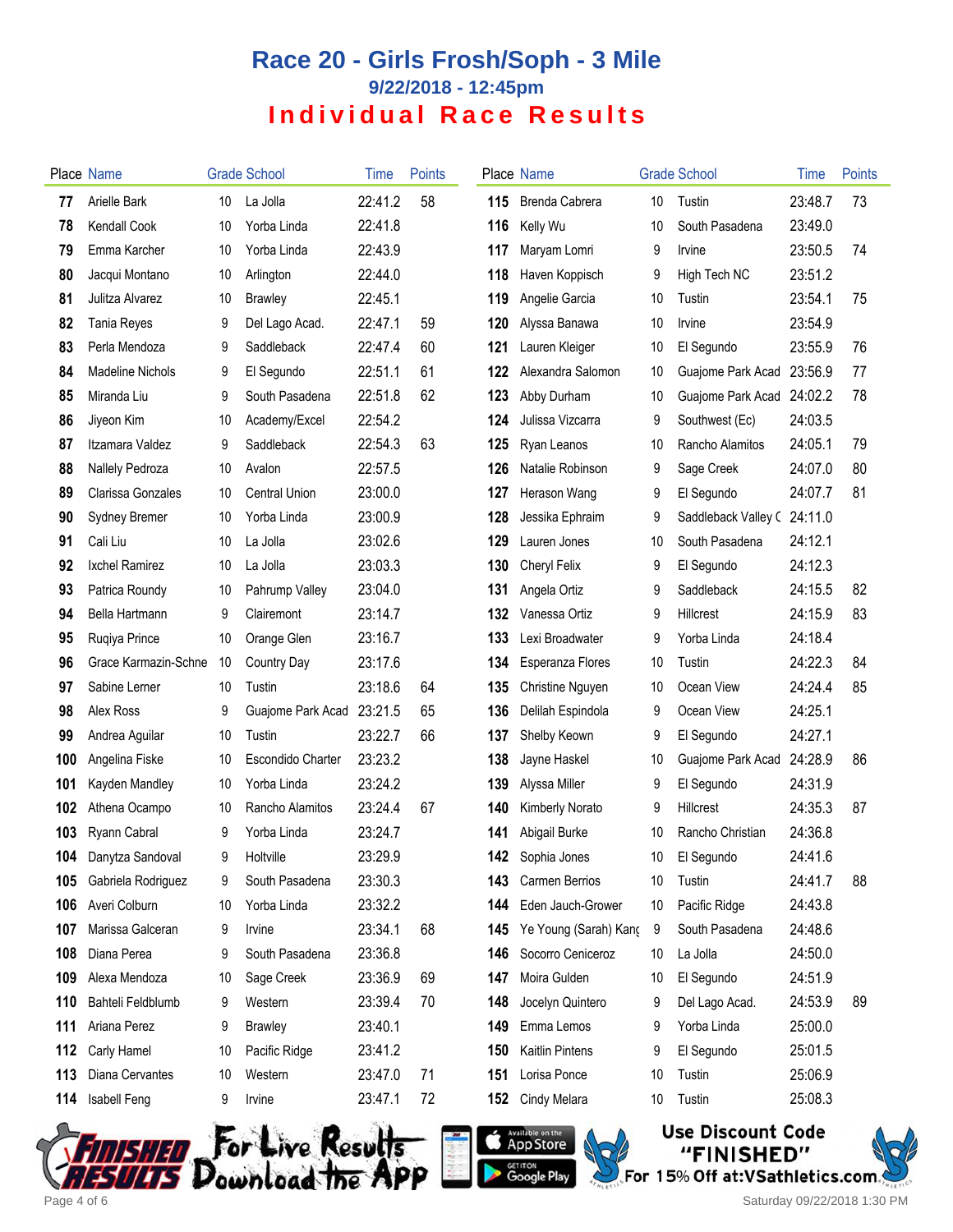|     | Place Name                  |    | <b>Grade School</b>         | Time    | <b>Points</b> |     | Place Name              |    | <b>Grade School</b>      | Time    | <b>Points</b> |
|-----|-----------------------------|----|-----------------------------|---------|---------------|-----|-------------------------|----|--------------------------|---------|---------------|
| 153 | Carlie Smith                | 9  | Classical Academy           | 25:12.6 | 90            | 191 | Yoomin Kim              | 9  | Irvine                   | 27:38.6 |               |
| 154 | Daisy Perez                 | 9  | El Segundo                  | 25:18.5 |               | 192 | Araceli Martinez        | 9  | Saddleback               | 27:42.0 | 101           |
| 155 | Destiny Real                | 9  | San Gorgonio                | 25:21.0 |               | 193 | Selena Mora             | 10 | Tri-City Chr             | 27:46.6 |               |
| 156 | Reese Cabral                | 9  | Yorba Linda                 | 25:22.4 |               | 194 | Kylie Morales           | 9  | El Segundo               | 27:51.7 |               |
| 157 | Maya Schultz                | 10 | La Jolla                    | 25:24.6 |               | 195 | Eryn Cassiday           | 9  | Avalon                   | 27:57.9 |               |
| 158 | Yusra Azmi                  | 10 | <b>Whitney SS</b>           | 25:25.9 | 91            | 196 | <b>Briana Miller</b>    | 9  | San Gorgonio             | 28:03.4 |               |
| 159 | <b>Tania Martinez</b>       | 9  | Avalon                      | 25:28.7 |               | 197 | Anna Huynh              | 9  | Rancho Alamitos          | 28:10.4 | 102           |
| 160 | Metly Igualete              | 9  | <b>Hillcrest</b>            | 25:30.8 | 92            | 198 | Maylin Shepard          | 9  | Irvine                   | 28:13.8 |               |
| 161 | Ruby Garcia                 | 10 | Ocean View                  | 25:31.3 |               | 199 | Kezia Frager            | 10 | Guajome Park Acad        | 28:17.6 | 103           |
| 162 | Sarah Lemos                 | 9  | Yorba Linda                 | 25:34.0 |               | 200 | Saura Gonzalez          | 10 | Guajome Park Acad        | 28:19.0 | 104           |
| 163 | Tessa Wallace               | 9  | Irvine                      | 25:34.5 |               | 201 | <b>Gretel Marin</b>     | 9  | Hillcrest                | 28:19.2 |               |
| 164 | Meili Barber                | 9  | Irvine                      | 25:35.1 |               | 202 | Madeleine Sawaya        | 9  | Yorba Linda              | 28:22.7 |               |
| 165 | Tasi Anae                   | 9  | La Jolla                    | 25:36.1 |               | 203 | Emma Montanez           | 9  | Del Lago Acad.           | 28:24.0 | 105           |
| 166 | Brooklyn Robinson           | 9  | Saddleback Valley C 25:36.5 |         |               | 204 | <b>Beverly Roundy</b>   | 9  | Pahrump Valley           | 28:30.6 |               |
| 167 | Isabella Sanchez            | 10 | Whittier Chr.               | 25:38.5 |               | 205 | Rachel Hopper           | 10 | High Tech NC             | 28:39.8 |               |
| 168 | isabella Mckelvey           | 9  | <b>Escondido Charter</b>    | 25:41.2 |               | 206 | Samantha Potter         | 10 | Brethren Chr.            | 28:48.6 |               |
| 169 | Nicole Lemus                | 10 | Rancho Alamitos             | 25:42.4 | 93            | 207 | Kaitlin Hodge           | 9  | El Segundo               | 28:59.2 |               |
| 170 | Paige Stuckey               | 10 | Pacific Ridge               | 25:46.7 |               | 208 | Anoushka Khajanchi      | 9  | Irvine                   | 29:10.9 |               |
| 171 | Yazmin Ornelas              | 10 | Holtville                   | 25:49.5 |               | 209 | Paola Cano              | 9  | Tustin                   | 29:13.3 |               |
| 172 | Corina Rubio                | 9  | Tustin                      | 25:54.2 |               | 210 | Aleina Bolanos          | 9  | Xavier Prep              | 29:25.4 | 106           |
| 173 | Noemi Bucio                 | 10 | Rancho Alamitos             | 25:54.4 | 94            | 211 | Ariana Venegas          | 9  | Holtville                | 29:28.8 |               |
| 174 | Emily Krohn                 | 9  | Yorba Linda                 | 25:56.0 |               | 212 | Litzy Jimenez Placido   | 10 | Ocean View               | 29:38.3 |               |
| 175 | Amber Calhoun               | 9  | Guajome Park Acad           | 26:01.1 | 95            | 213 | Alondra Santos          | 9  | Western                  | 29:44.3 | 107           |
| 176 | Michelle Guan               | 9  | <b>Whitney SS</b>           | 26:07.1 | 96            | 214 | Emma Hershey            | 9  | <b>Classical Academy</b> | 31:01.1 | 108           |
| 177 | Kate Johnson                | 9  | Brethren Chr.               | 26:16.2 |               | 215 | <b>Monserrat Vicens</b> | 10 | Saddleback               | 31:19.9 | 109           |
| 178 | Katie Otto                  | 9  | Classical Academy           | 26:21.6 | 97            | 216 | Fernanda Alvarez        | 9  | San Gorgonio             | 31:27.7 |               |
| 179 | Anne Pouiln                 | 9  | Irvine                      | 26:30.1 |               | 217 | Christina Rawson        | 10 | <b>Classical Academy</b> | 31:40.4 |               |
|     | <b>180</b> Noreli Marroquin | 10 | USC College Prep S 26:30.9  |         |               | 218 | Itzel Cerecedo          | 10 | <b>Brawley</b>           | 32:04.4 |               |
| 181 | Diane Rodriguez             | 10 | Tustin                      | 26:38.6 |               | 219 | <b>Giselle Montes</b>   | 9  | Ocean View               | 33:31.1 |               |
| 182 | Ashley Meza                 | 10 | Holtville                   | 26:51.5 |               | 220 | Lois Kim                | 10 | <b>Whitney SS</b>        | 33:44.4 | 110           |
| 183 | Vanessa Coco                | 10 | High Tech High Chu 27:03.5  |         |               | 221 | Amaya Snyder            | 10 | Desert Hot Sp            | 34:09.9 |               |
| 184 | Cara Pelling                | 9  | Classical Academy           | 27:04.8 | 98            | 222 | Reanna Alam             | 10 | Western                  | 34:10.1 | 111           |
| 185 | Maggie Busch                | 9  | Tri-City Chr                | 27:07.0 |               | 223 | Alyssa Palcencio        | 9  | Western                  | 34:26.6 | 112           |
| 186 | <b>Claire Daniels</b>       | 10 | Brethren Chr.               | 27:07.1 |               | 224 | Melanie Borba           | 9  | Yorba Linda              | 35:00.1 |               |
| 187 | Marian Qaqish               | 9  | Hillcrest                   | 27:10.6 |               | 225 | Leslie Zavala           | 9  | Avalon                   | 35:05.0 |               |
| 188 | Megan McLeod                | 10 | Classical Academy           | 27:27.7 | 99            | 226 | Arden Marrs             | 9  | Xavier Prep              | 35:11.1 |               |
| 189 | Ruby Garcia                 | 9  | Rancho Alamitos             | 27:31.3 | 100           | 227 | Mariah Cobb             | 10 | Guajome Park Acad        | 35:39.1 |               |
| 190 | Miki Koyama                 | 10 | Irvine                      | 27:33.3 |               | 228 | Chimdaaw Ezeunala       | 9  | Arlington                | 37:34.4 |               |
|     |                             |    |                             |         |               |     |                         |    |                          |         |               |